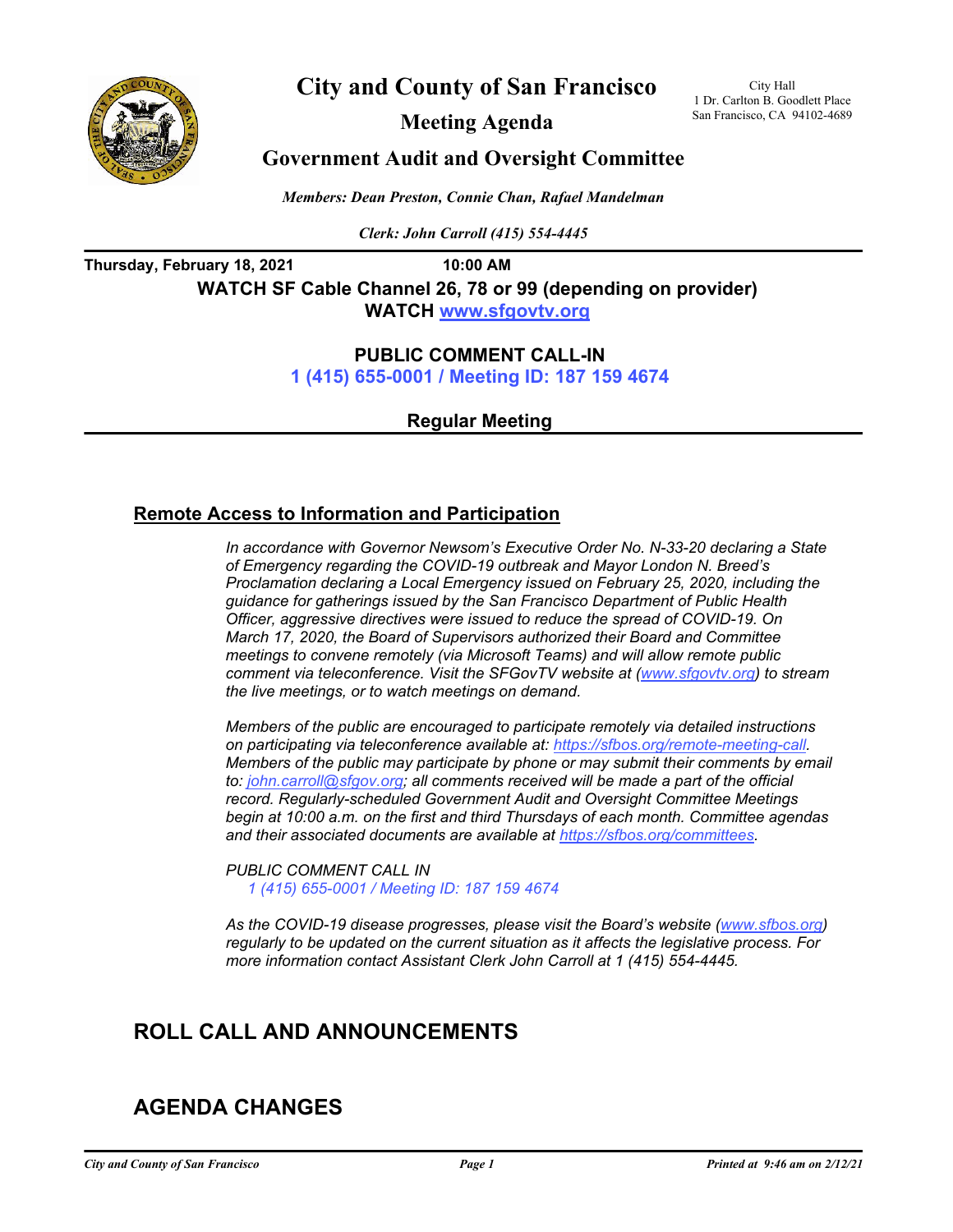# **REGULAR AGENDA**

## **1. [201388](http://sfgov.legistar.com/gateway.aspx?m=l&id=36824) [Administrative Code - Protections for Occupants of Residential Hotels During COVID-19 Pandemic]**

#### **Sponsor: Peskin**

Ordinance amending the Administrative Code to establish protections for occupants of residential hotels ("SRO Residents") during the COVID-19 pandemic by, among other things: making it City policy to place in solitary hotel rooms SRO residents who meet the criteria for isolation or quarantine established by the County Health Officer, and requiring the Department of Public Health to post a notice in the common area and notify the operator of a residential hotel when an SRO Resident has tested positive for COVID-19, to facilitate contract tracing, testing for COVID-19, and cleaning; establish a telephone hotline for SRO Residents, to respond to questions about accessing COVID-19 health screenings, testing, and solitary hotel rooms; provide face coverings to SRO Residents and workers in residential hotels; and provide daily aggregate data concerning the incidence of COVID-19 among SRO Residents, access to quarantine rooms by such residents, and the number of such residents who have died due to complications from COVID-19.

#### (Fiscal Impact)

12/15/20; ASSIGNED UNDER 30 DAY RULE to the Land Use and Transportation Committee.

12/22/20; REFERRED TO DEPARTMENT.

12/22/20; TRANSFERRED to the Government Audit and Oversight Committee.

2/4/21; CONTINUED.

## **2. [201186](http://sfgov.legistar.com/gateway.aspx?m=l&id=36622) [Police Code - Grocery Store, Drug Store, Restaurant, and On-Demand Delivery Service Employee Protections]**

#### **Sponsors: Haney; Walton, Peskin, Safai and Chan**

Ordinance amending the Police Code to require grocery store, drug store, restaurant, and on-demand delivery service employers to provide health and scheduling protections related to COVID-19 to employees; and to sunset an emergency ordinance with similar requirements.

10/20/20; ASSIGNED UNDER 30 DAY RULE to the Government Audit and Oversight Committee.

10/28/20; REFERRED TO DEPARTMENT.

#### **3. [210038](http://sfgov.legistar.com/gateway.aspx?m=l&id=36908) [Urging the City and County of San Francisco to Revise Shelter-in-Place Hotels' Standard Agreements with Existing Owners to Include an Option to Purchase the Hotels and/or a Long-Term Lease] Sponsors: Safai; Walton**

Resolution urging the Department of Homelessness and Supportive Housing to work with the Our City, Our Home Oversight Committee, Planning Department, City Attorney, Mayor's Office of Housing Community Development, and California Department of Housing and Community Development to identify and determine possible hotels to purchase, that includes the City's current 25 leased Shelter-in-Place Hotels to consider if these hotels can be permanently acquired through state and local funds and/or offer a long-term lease option that shall not be less than ten years.

1/12/21; RECEIVED AND ASSIGNED to the Government Audit and Oversight Committee.

1/20/21; REFERRED TO DEPARTMENT.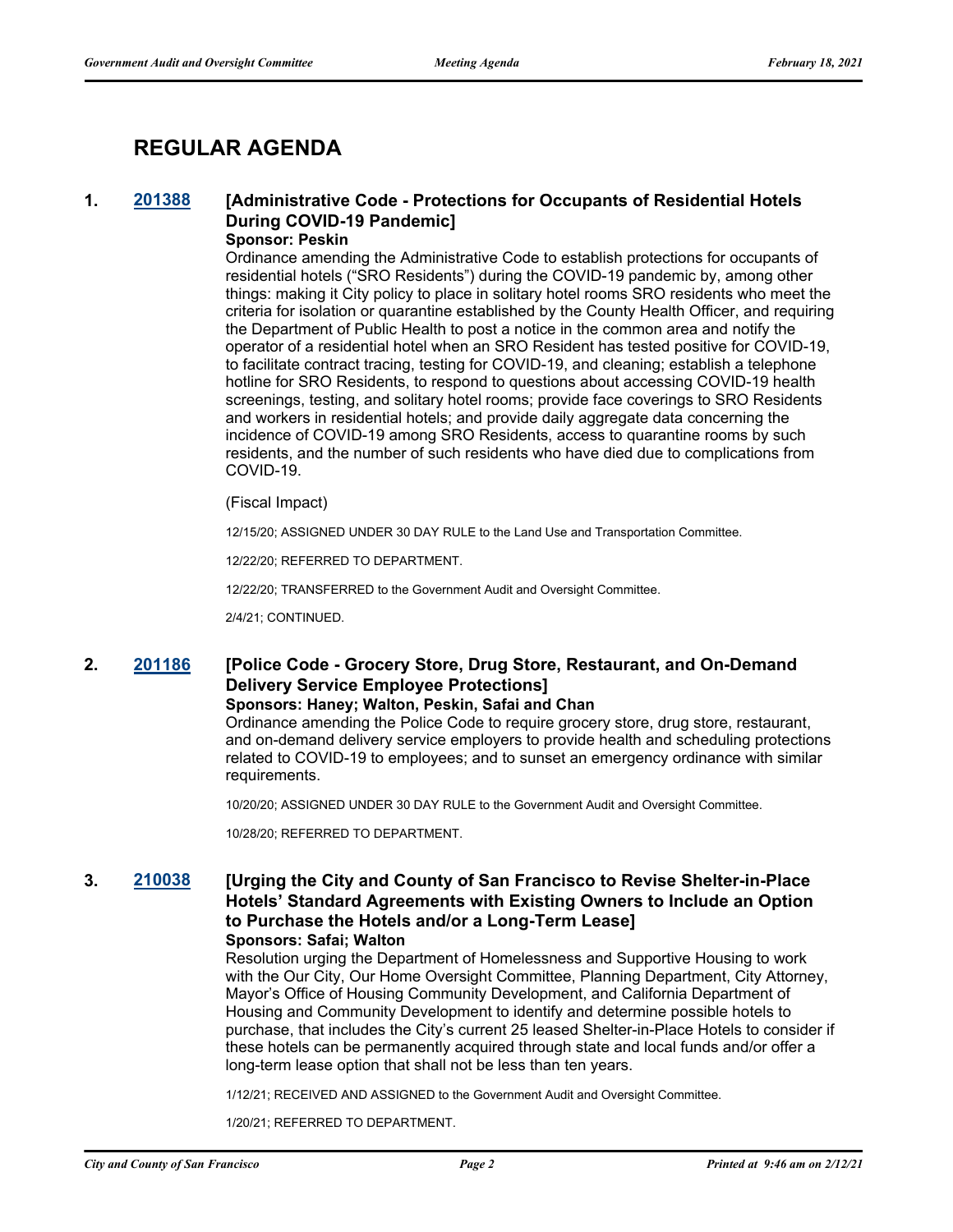# **LITIGATION**

## **Conference with City Attorney**

*[Convene in Closed Session - Existing Litigation - City as Plaintiff and/or Defendant] Motion that the Government Audit and Oversight Committee of the Board of Supervisors convene in closed session with the City Attorney for the purpose of conferring with, or receiving advice from, the City Attorney regarding the following existing litigation and anticipated litigation. Administrative Code Section 67.10(d) permit this closed session. Discussion in open session concerning these matters would likely and unavoidably prejudice the position of the City in the pending lawsuits and claims listed below.*

*After a closed session, if one occurs, the Committee shall adopt a motion either to disclose or not to disclose.*

#### **4. [210049](http://sfgov.legistar.com/gateway.aspx?m=l&id=36919) [Settlement of Lawsuit - Benito Taylor - \$85,000]**

Ordinance authorizing settlement of the lawsuit filed by Benito Taylor against the City and County of San Francisco for \$85,000; the lawsuit was filed on October 18, 2018, in San Francisco Superior Court, Case No. CGC-18-570702; entitled Benito Taylor v. City and County of San Francisco; the lawsuit involves alleged personal injury when plaintiff tripped and fell over an uncovered utility box on the sidewalk. (City Attorney)

1/5/21; RECEIVED FROM DEPARTMENT.

1/26/21; RECEIVED AND ASSIGNED to the Government Audit and Oversight Committee.

#### **5. [210050](http://sfgov.legistar.com/gateway.aspx?m=l&id=36920) [Settlement of Unlitigated Claims - A2Z Development USA, Inc. - \$240,000]** Resolution approving the settlement of the unlitigated claims filed by A2Z Development USA, Inc. against the City and County of San Francisco for \$240,000; the claims were filed on February 14, 2020; the claims involve a refund of payroll expense and gross receipts taxes. (City Attorney)

1/8/21; RECEIVED FROM DEPARTMENT.

1/26/21; RECEIVED AND ASSIGNED to the Government Audit and Oversight Committee.

#### **6. [210065](http://sfgov.legistar.com/gateway.aspx?m=l&id=36935) [Settlement of Lawsuit - Gayle L. Brownlee - \$65,000]**

Ordinance authorizing settlement of the lawsuit filed by Gayle L. Brownlee against the City and County of San Francisco for \$65,000; the lawsuit was filed on October 11, 2019, in United States District Court, Case No. 4:19-cv-06554-YGR; entitled Gayle L. Brownlee v. Kris Mohler, et al.; the lawsuit involves an employment dispute. (City Attorney)

1/22/21; RECEIVED FROM DEPARTMENT.

2/2/21; RECEIVED AND ASSIGNED to the Government Audit and Oversight Committee.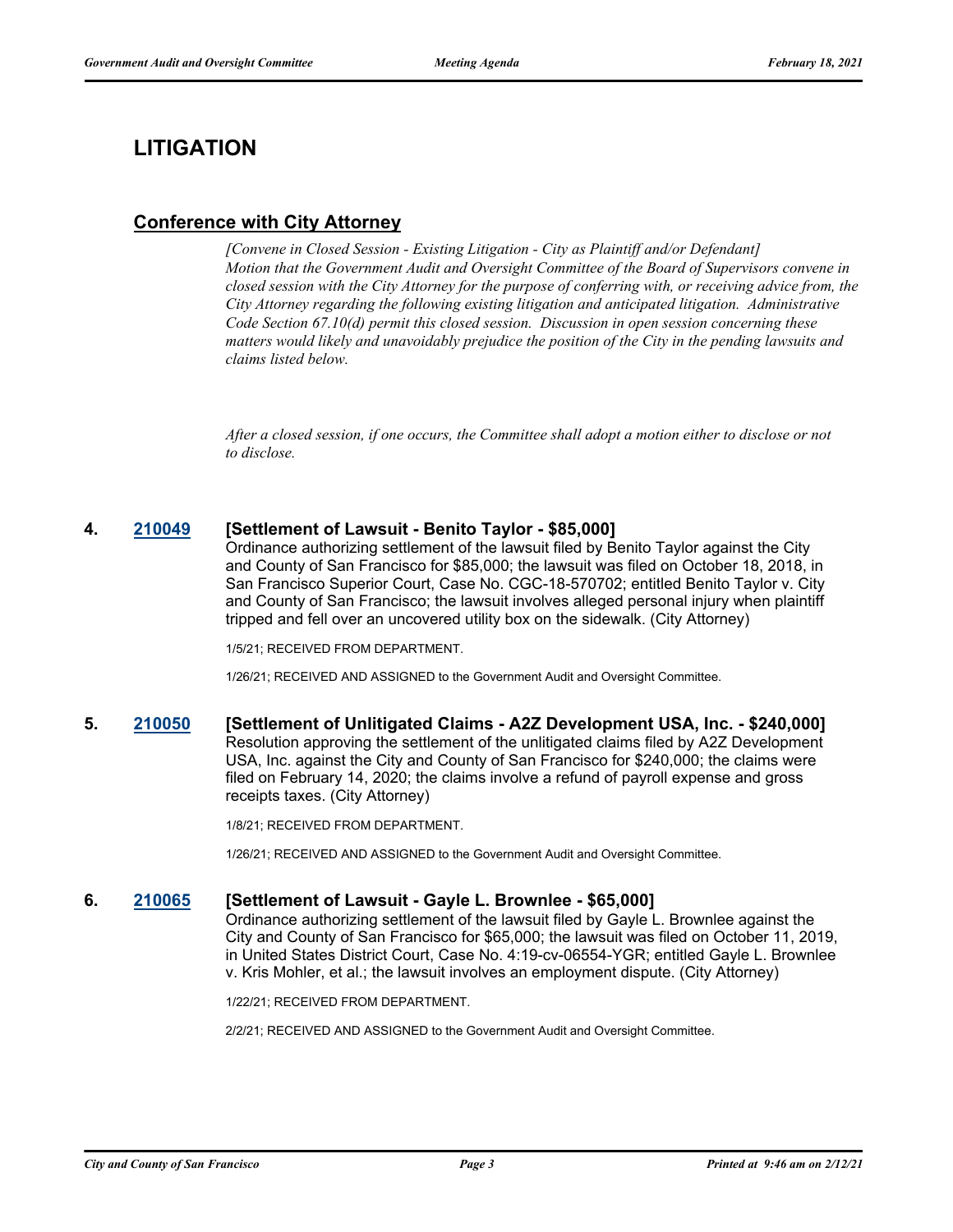#### **7. [210112](http://sfgov.legistar.com/gateway.aspx?m=l&id=36982) [Settlement of Lawsuit - Maurice Caldwell - \$2,500,000]**

Ordinance authorizing entry of Judgment, pursuant to Federal Rule of Civil Procedure 68, in favor of Plaintiff Maurice Caldwell, and against the City and County of San Francisco, in the amount of \$2,500,000 in settlement of the lawsuit filed on April 16, 2012 in United States District Court, Case No. 12-cv-1892 DMR, entitled Maurice Caldwell v. City and County of San Francisco, et al; the lawsuit alleges fabrication of evidence and wrongful conviction. (City Attorney)

1/26/21; RECEIVED FROM DEPARTMENT.

2/9/21; RECEIVED AND ASSIGNED to the Government Audit and Oversight Committee.

#### **8. [210066](http://sfgov.legistar.com/gateway.aspx?m=l&id=36936) [Settlement of Grievance - Service Employees International Union, Local 1021- \$54,167.32]**

Resolution approving settlement of the grievance by Service Employees International Union, Local 1021, against the City and County of San Francisco for \$54,167.32; the grievance was filed on June 27, 2019; the grievance involves an employment dispute under the Memorandum of Understanding. (City Attorney)

1/22/21; RECEIVED FROM DEPARTMENT.

2/2/21; RECEIVED AND ASSIGNED to the Government Audit and Oversight Committee.

#### **9. [210067](http://sfgov.legistar.com/gateway.aspx?m=l&id=36937) [Settlement of Unlitigated Claim - Pacific Gas & Electric Company - Not to Exceed \$190,000,000]**

Resolution approving settlement of the City's claims against Pacific Gas & Electric Company ("PG&E") concerning environmental pollution at the Marina East Harbor; City to dismiss claims against PG&E pursuant to cost-sharing agreement whereby PG&E and City will cooperate on the environmental cleanup and reconstruction of the Marina Yacht Harbor; PG&E to pay up to \$190 million toward the cleanup and reconstruction, with the Recreation and Park Department to repay PG&E up to \$29.4 million over 30 years solely out of Marina revenues; other material terms include possible recording of land use covenants, mutual indemnity, and each party to bear its own legal costs. (City Attorney)

1/25/21; RECEIVED FROM DEPARTMENT.

2/2/21; RECEIVED AND ASSIGNED to the Government Audit and Oversight Committee.

#### *[Elect To Disclose]*

*Motion that the Board finds it is in the public interest to disclose information discussed in closed session, and directs the Chair immediately to disclose that information.*

#### *[Elect Not To Disclose]*

*Motion that the Committee finds that it is in the best interest of the public that the Committee elect at this time not to disclose its closed session deliberations listed above.*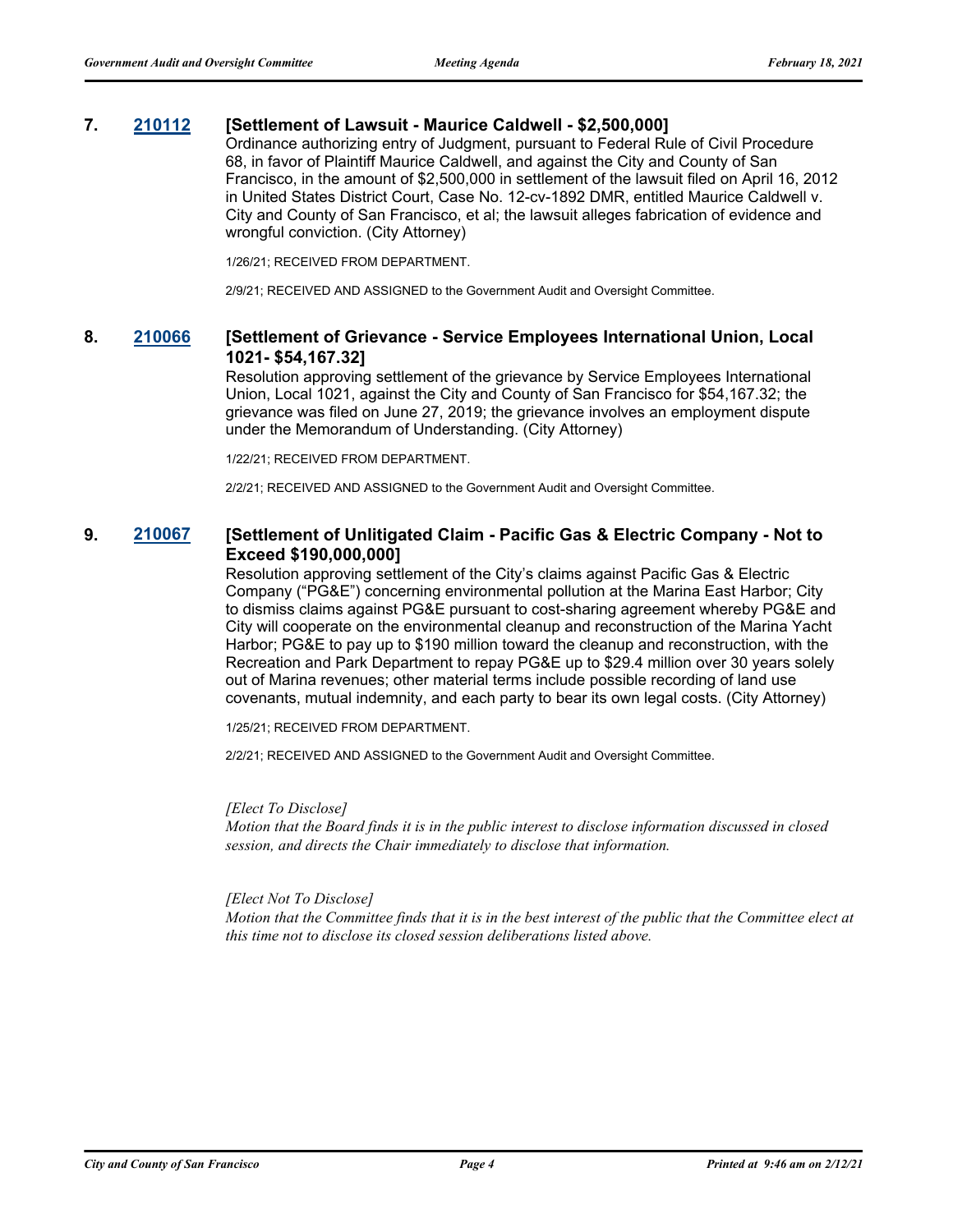# **ADJOURNMENT**

# **LEGISLATION UNDER THE 30-DAY RULE**

*NOTE: The following legislation will not be considered at this meeting. Board Rule 3.22 provides that when an Ordinance or Resolution is introduced which would CREATE OR REVISE MAJOR CITY POLICY, the Committee to which the legislation is assigned shall not consider the legislation until at least thirty days after the date of introduction. The provisions of this rule shall not apply to the routine operations of the departments of the City or when a legal time limit controls the hearing timing. In general, the rule shall not apply to hearings to consider subject matter when no legislation has been presented, nor shall the rule apply to resolutions which simply URGE action to be taken.*

#### **[210078](http://sfgov.legistar.com/gateway.aspx?m=l&id=36948) [Administrative Code - San Francisco Reinvestment Working Group] Sponsors: Preston; Walton, Haney, Melgar, Ronen and Chan**

Ordinance amending the Administrative Code to establish the San Francisco Reinvestment Working Group to submit business and governance plans for a non-depository Municipal Finance Corporation and for a Public Bank to the Board of Supervisors and to the Local Agency Formation Commission.

1/26/21; ASSIGNED UNDER 30 DAY RULE to the Government Audit and Oversight Committee.

2/3/21; REFERRED TO DEPARTMENT.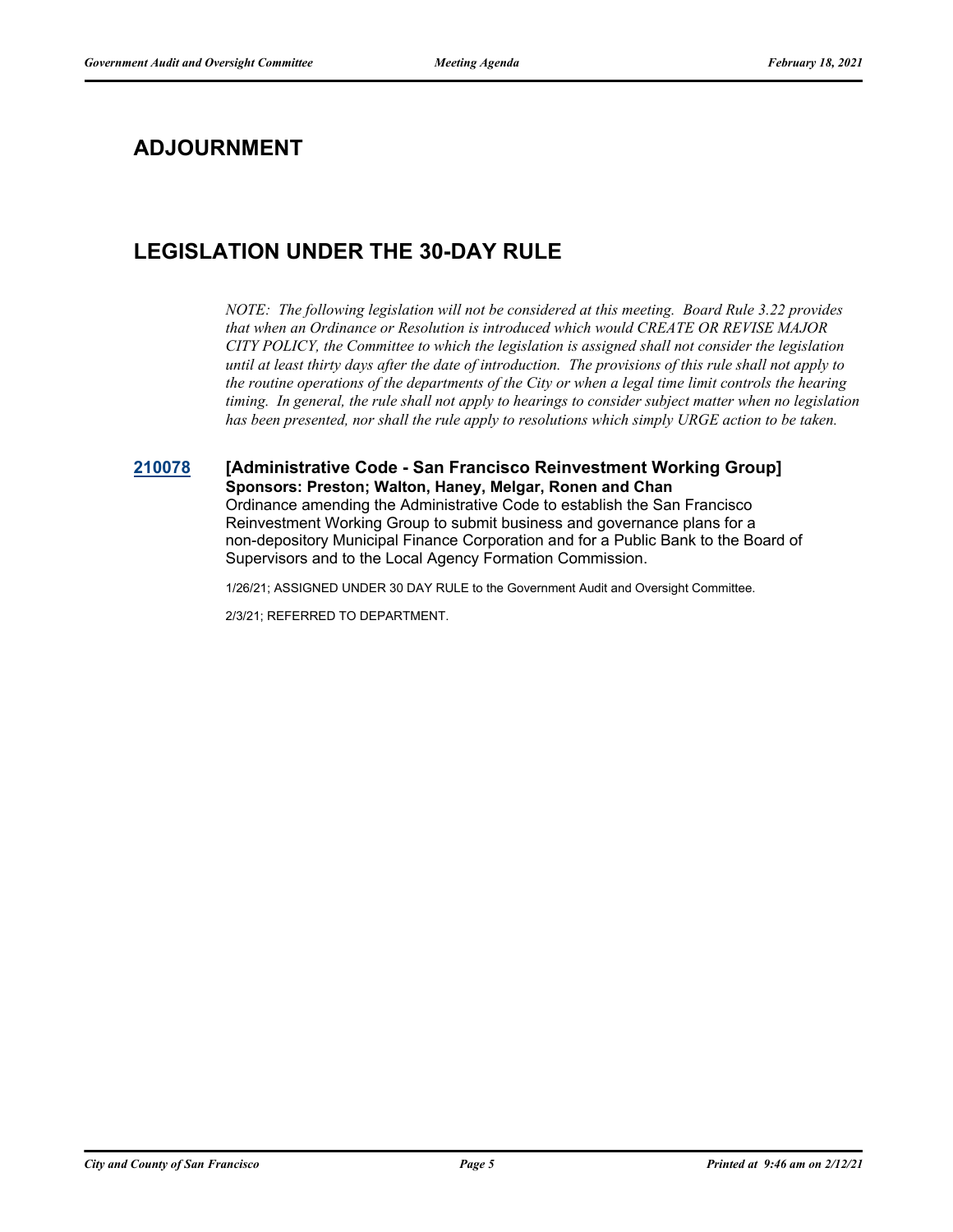#### **Agenda Item Information**

Each item on the Consent or Regular agenda may include the following documents:

- 1) Legislation
- 2) Budget and Legislative Analyst report
- 3) Department or Agency cover letter and/or report
- 4) Public correspondence

These items will be available for review at City Hall, 1 Dr. Carlton B. Goodlett Place, Room 244, Reception Desk.

#### **Meeting Procedures**

The Board of Supervisors is the legislative body of the City and County of San Francisco. The Board has several standing committees where ordinances and resolutions are the subject of hearings at which members of the public are urged to testify. The full Board does not hold a second public hearing on measures which have been heard in committee.

Board procedures do not permit: 1) persons in the audience to vocally express support or opposition to statements by Supervisors or by other persons testifying; 2) ringing and use of cell phones, pagers, and similar sound-producing electronic devices; 3) bringing in or displaying signs in the meeting room; and 4) standing in the meeting room.

Each member of the public will be allotted the same maximum number of minutes to speak as set by the President or Chair at the beginning of each item or public comment, excluding City representatives, except that public speakers using interpretation assistance will be allowed to testify for twice the amount of the public testimony time limit. If simultaneous interpretation services are used, speakers will be governed by the public testimony time limit applied to speakers not requesting interpretation assistance. Members of the public who want a document displayed should provide in advance of the meeting to the Clerk of the Board (bos.legislation@sfgov.org), clearly state such during testimony, and subsequently request the document be removed when they want the screen to return to live coverage of the meeting.

IMPORTANT INFORMATION: The public is encouraged to testify at Committee meetings. Persons unable to attend the meeting may submit to the City, by the time the proceedings begin, written comments regarding the agenda items. These comments will be made a part of the official public record and shall be brought to the attention of the Board of Supervisors. Written communications expected to be made a part of the official file should be submitted to the Clerk of the Board or Clerk of a Committee: 1 Dr. Carlton B. Goodlett Place, Room 244, San Francisco, CA 94102. Communications which are not received prior to the hearing may be delivered to the Clerk of the Board or Clerk of the Committee at the hearing and you are encouraged to bring enough copies for distribution to all of its members.

COPYRIGHT: All system content that is broadcasted live during public proceedings is secured by High-bandwidth Digital Content Protection (HDCP), which prevents copyrighted or encrypted content from being displayed or transmitted through unauthorized devices. Members of the public who wish to utilize chamber digital, audio and visual technology may not display copyrighted or encrypted content during public proceedings.

AGENDA PACKET: Available on the internet at http://www.sfbos.org/meetings. Meetings are cablecast on SFGovTV, the Government Channel 26. For DVD copies and scheduling call (415) 554-4188.

LANGUAGE INTERPRETERS: Language services are available in Spanish, Chinese and Filipino at all regular and special Board and Committee meetings if made at least 48 hours in advance of the meeting to help ensure availability. For more information or to request services: Contact Wilson Ng or Arthur Khoo at (415) 554-5184.

所有常規及特別市參事委員會會議(Board meetings)除委員會會議(Committee meetings)將予以提供西班牙 文,菲律賓文,及中文的語言服務,但須在會議前最少48小時作出請求,旨在確保服務屆時可予以提供。更多資訊或請 求有關服務, 請致電 (415) 554-7719聯絡Linda Wong.

 AVISO EN ESPAÑOL: Los servicios de idiomas están disponibles en español, chino, y filipino en todas las reuniones regulares y reuniones especiales de la Junta, de los Comités, si se solicita por lo menos 48 horas antes de la reunión para ayudar a garantizar su disponibilidad. Para más información o solicitar servicios, por favor contactar a (415) 554-5184.

PAUNAWA: Mayroong serbisyong pang-wika sa Espanyol, Tsino at Pilipino para sa lahat ng mga regular at espesyal na pagpupulong ng Board, at Komite ng Board. Sa kasalukuyan, mayroong serbisyo sa wikang Pilipino na maaaring hilingin, 48 oras (o mas maaga) bago ng pagpupulong upang matiyak na matutugunan ang inyong kahilingan. Para sa karagdagang impormasyon o para humiling ng serbisyo pang-wika, tawagan lamang ang (415) 554-5184.